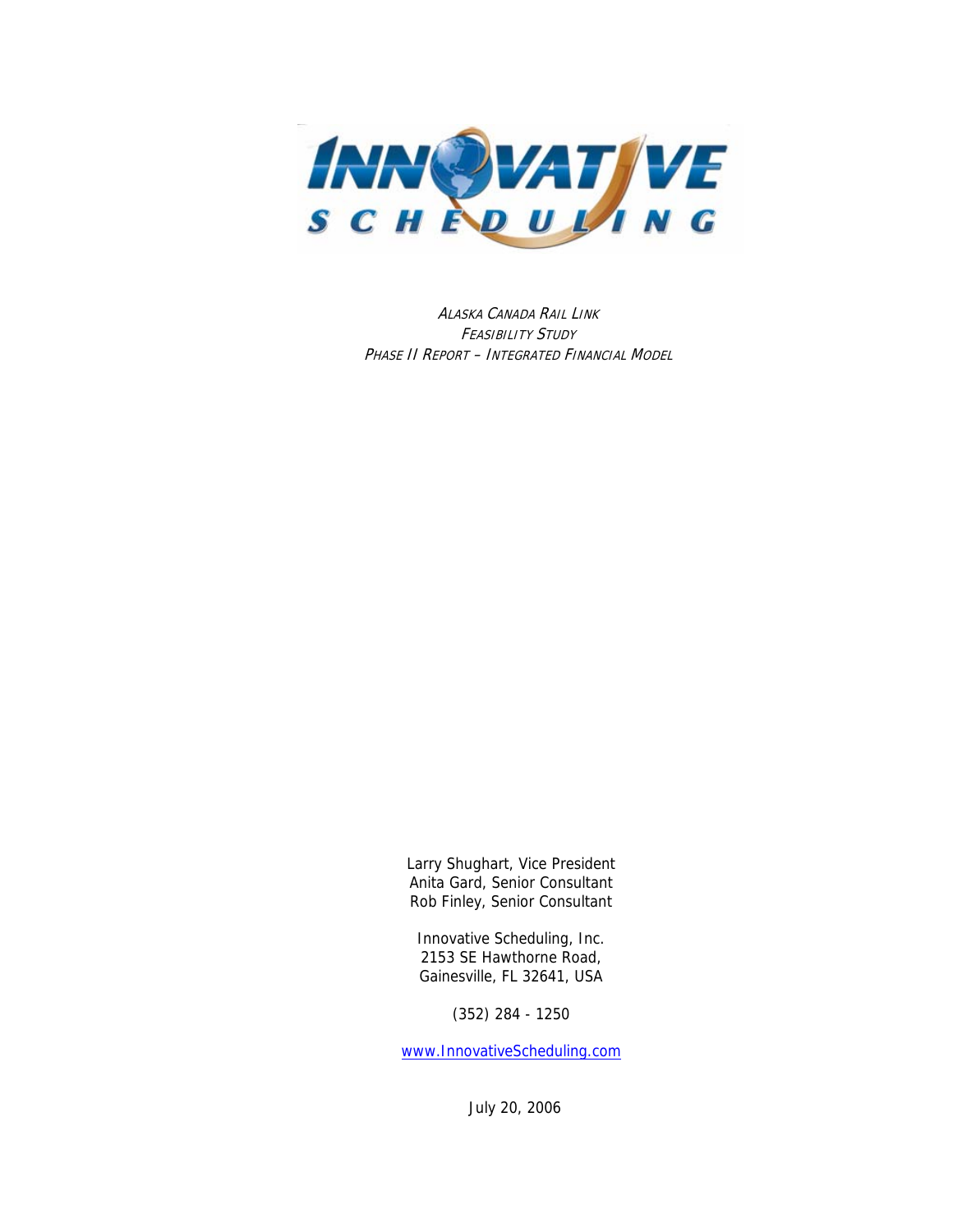

**TRANSFORMING THE WORLD OF TRANSPORTATION** 

**Office: (352) 334-7283 Cell: (352) 284-1250 Fax: (866) 805-4130 Email: Larry@InnovativeScheduling.com**

 **www.InnovativeScheduling.com**

July 1, 2006

Kells Boland, Project Manager Alaska Canada Rail Link Project 210-212 Main St. Whitehorse, Yukon, Y1A 2A9 Canada

Dear Mr. Boland:

Innovative Scheduling, Inc. is pleased to submit this **Final Report on the work we** accomplished in support of the Alaska Canada Rail Link Phase II Financial Analysis.

We worked closely with the Ernst & Young team to enhance our Phase I model to include revenues, capital projections, phased construction plans, and detailed profitability analyses by track segment, market group and for alternative corporate structures.

The model documented in this report was designed to be a tool to be used by the Phase II team. We have worked to ensure the model is functional and calibrated, and we supported Ernst & Young in accomplishing extensive scenario testing. We have provided you with an electronic copy of this powerful model that will enable others to develop and tune a financially viable strategy for implementing the Alaska Canada Rail Link.

We appreciate your support, and look forward to working with you again in the future.

Sincerely,

## **Larry A. Shughart**

Larry A. Shughart, Vice President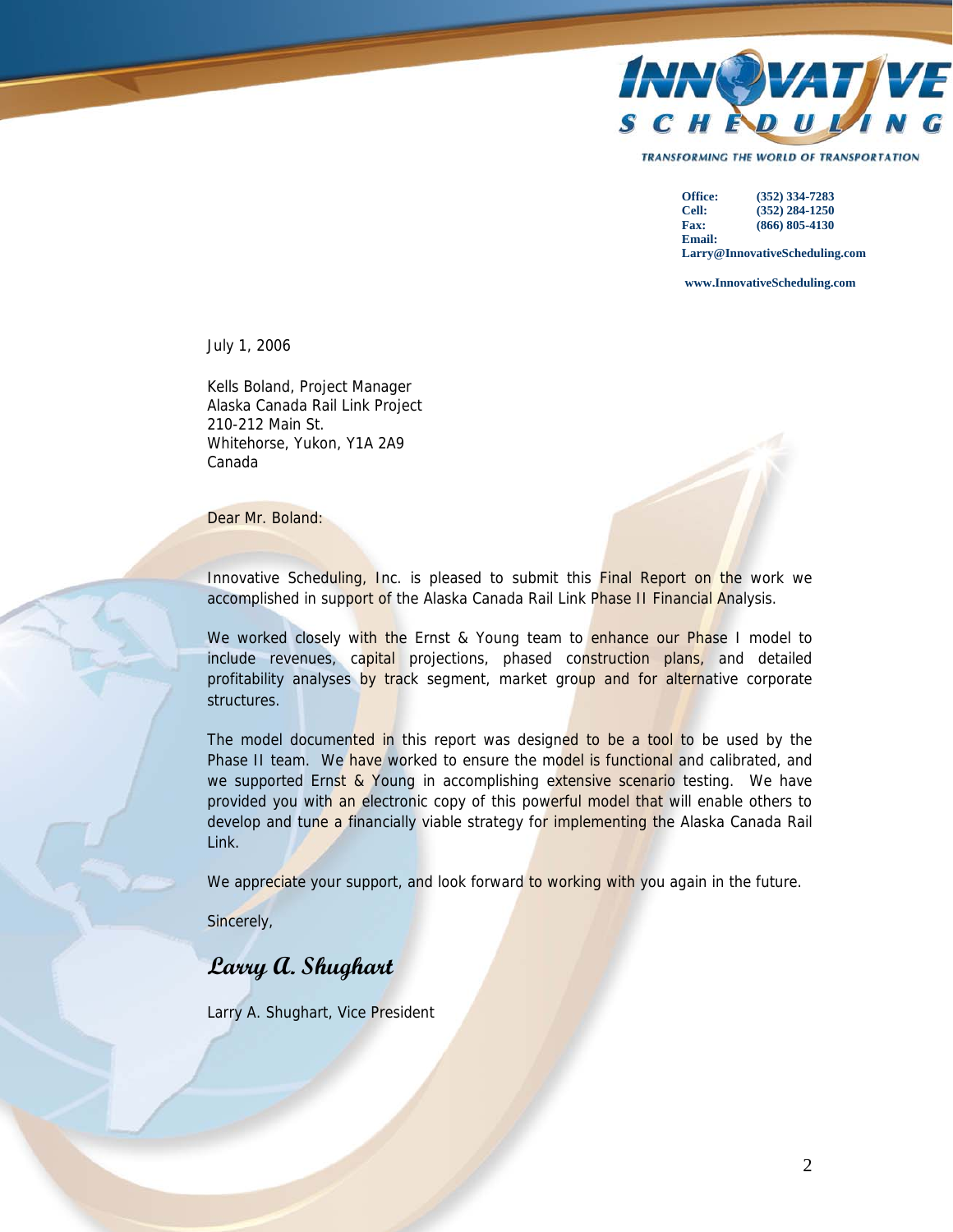| <b>PHASE II ASSIGNMENT</b>                                                                                                                        | 4              |
|---------------------------------------------------------------------------------------------------------------------------------------------------|----------------|
| <b>METHODOLOGY</b>                                                                                                                                | 5              |
| STRUCTURAL CHANGES TO THE MODEL                                                                                                                   | 5              |
| PHASED IMPLEMENTATION EVALUATION                                                                                                                  | 6              |
| CAPITAL PLANNING LOGIC                                                                                                                            | $\overline{7}$ |
| FINANCIAL ANALYSIS MODULES                                                                                                                        | 8              |
| MODEL AVAILABILITY                                                                                                                                | 12             |
| APPENDIX I: PHASE II MODEL TAB DESCRIPTIONS                                                                                                       | 13             |
| <b>APPENDIX II: ACRL PASSENGER REVIEW</b>                                                                                                         | 18             |
| INNOVATIVE SCHEDULING RECOMMENDS THAT THE FINANCIAL ANALYSIS OF THE<br>PROPOSED ACRL PASSENGER SERVICE BE CARRIED OUT EXOGENOUS TO THE FREIGHT    |                |
| COSTING MODEL.                                                                                                                                    | 18             |
| THE STRUCTURE OF A FINANCIAL MODEL FOR PASSENGER OPERATIONS WOULD BE<br>SIMILAR TO THE LOGIC USED IN THE INNOVATIVE SCHEDULING FREIGHT MODEL.     | 18             |
| IN SOME RESPECTS, THE PASSENGER MODEL WOULD BE DIFFERENT FROM THE<br>FREIGHT MODEL.                                                               | 19             |
| THE STRUCTURE OF THE RELATIONSHIP BETWEEN THE PASSENGER SERVICE AND THE<br>ACRL WILL DETERMINE FINANCIAL VIABILITY MORE THAN THE OPERATING COSTS. | 19             |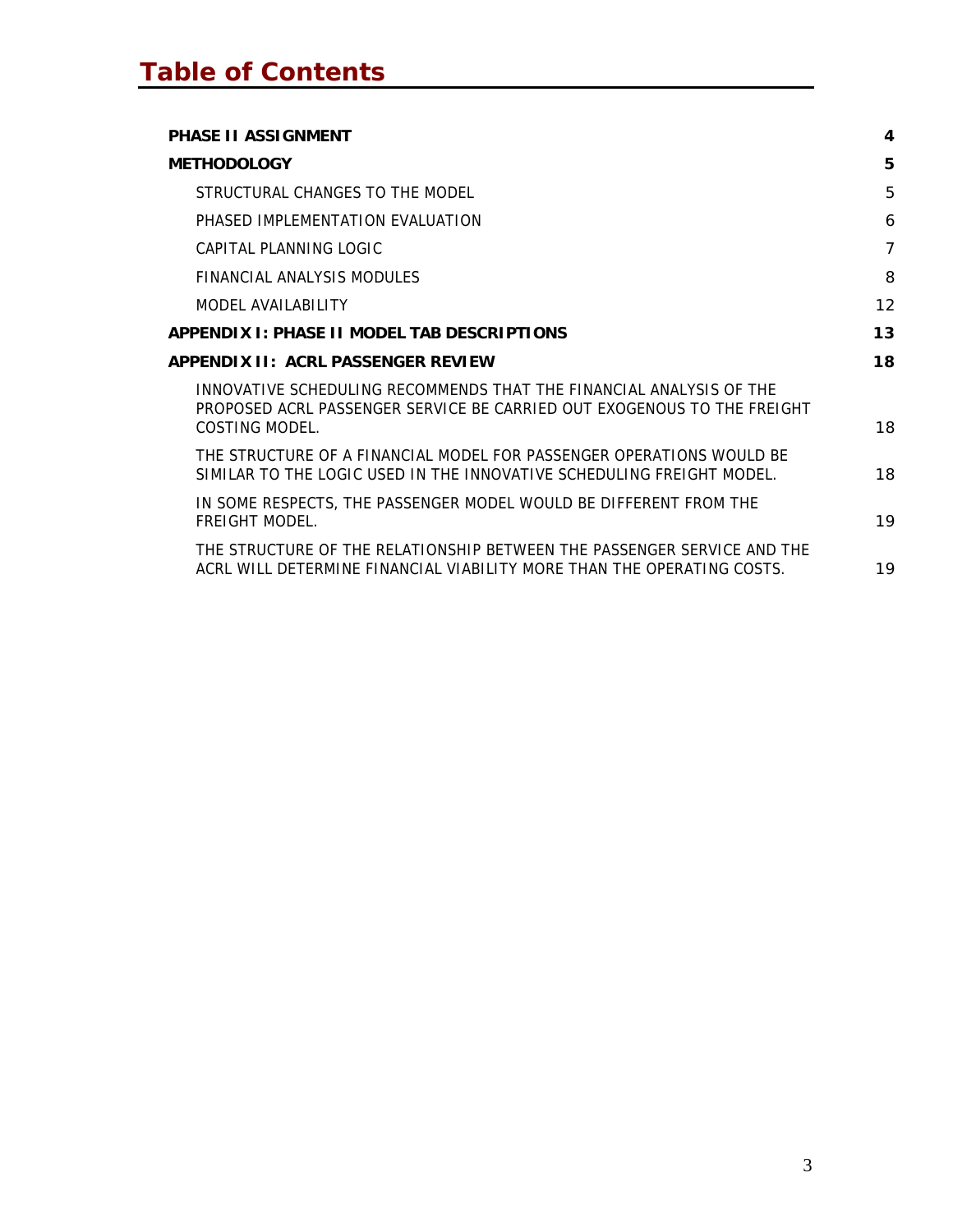#### <span id="page-3-0"></span>PHASE II ASSIGNMENT

Our Phase II task was described in the "Next Steps" section of the Phase I Final Report:

The Phase I version of the model was sufficient for analyzing each route alternative under a number of operating strategies. There are several simplifying assumptions we have been asked to address as part of Phase II of the Feasibility Study. To better support the detailed financial analysis and the due-diligence exercises in Phase II, we will be making the following modifications to the model:

- 1) We will limit each run of the model analysis to the preferred route option: Tintina Trench connecting to the CN at Hazelton.
- 2) We will improve the timing of capital expenses so we not only capture "start up" costs in year one, but we also capture incremental capital, such as locomotive purchases, required in future years as new traffic is projected to come onto the railroad.
- 3) We will enable users to specify how many years each segment takes to construct; traffic will flow over each segment in the year following completion of construction.
- 4) We will add "maintenance and replacement" capital
- 5) We will extend the planning horizon to 50 years and detail our traffic, revenue, and cost assumptions for each year.
- 6) We will re-engineer the traffic tables to better enable user "what if" analyses
- 7) We will include revenue, operating income, and total profits in the model
- 8) We will enable users to phase route construction over the planning horizon such that different segments may be built in different years
- 9) We will enable users to input factors that indicate the volume of traffic likely to divert if only a portion of the rail route is constructed
- 10) We will enhance our summary report to display a wider variety of operating and cost statistics
- 11) We will add summary reports that show the revenue, costs, and profits allocated to each geographic segment and to each type of traffic
- 12)We will develop Pro-Forma Income Statement views for a proposed integrated railroad company, and separate infrastructure and operating companies.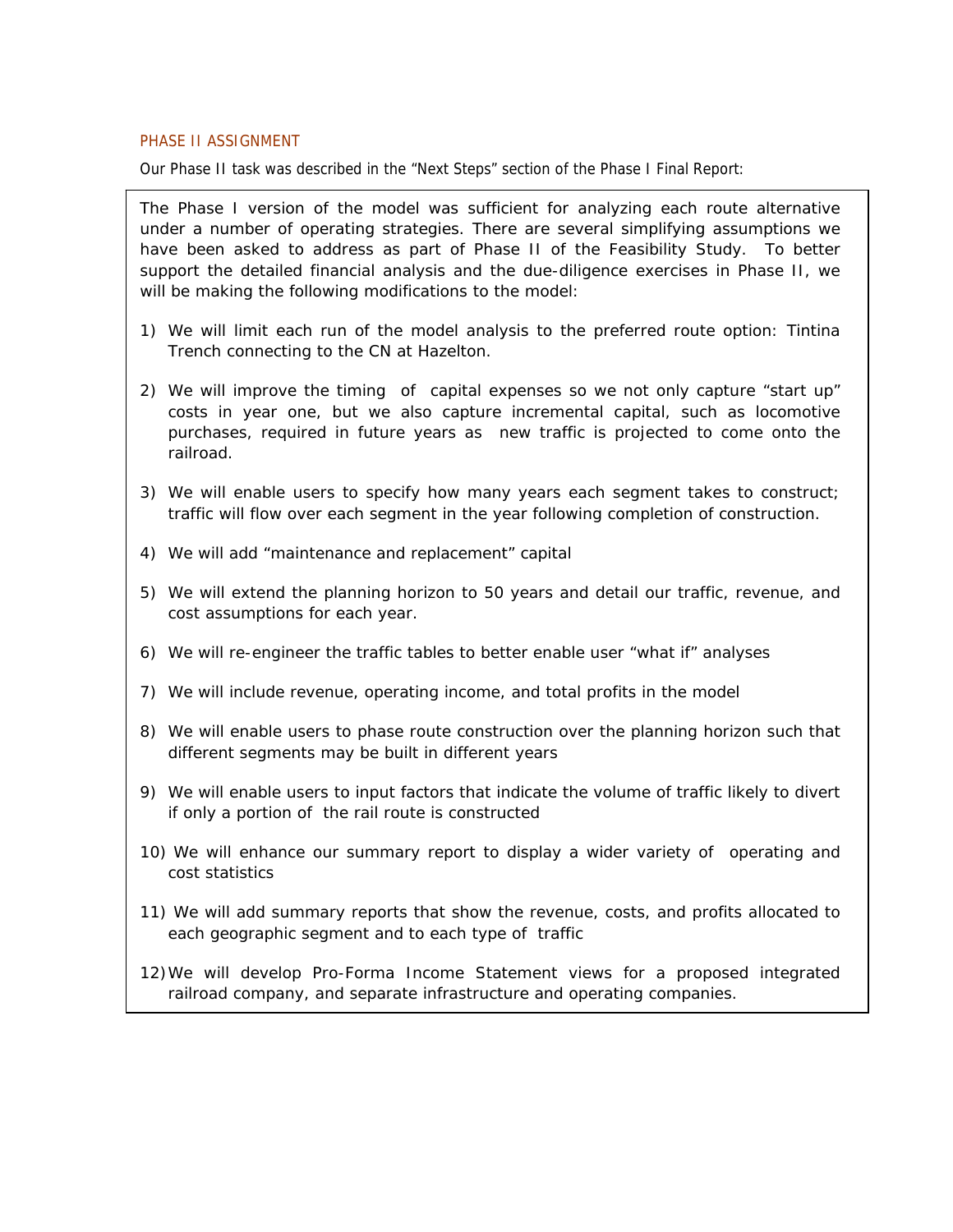## <span id="page-4-0"></span>**METHODOLOGY**

We first re-engineered the Phase I model to structurally accommodate the features that were required as part of the Phase II work. In parallel, we developed a number of sophisticated financial reporting sheets that are all driven by a common data bridge that interfaces the results of the model to the Financial Analysis Modules. We worked on-site with the Ernst & Young financial experts and ALCAN project management to calibrate and adjust the model to consistently capture and reflect the desired assumptions and test scenarios. The model functionality and results were also reviewed by the ALCAN Risk and Opportunities sub-team and we responded to their questions and suggestions. As part of a separate project, we further enhanced and applied the Phase II model to an analysis of proposed transportation of Crest Iron Ore to alternative export locations in Alaska and Canada.

## STRUCTURAL CHANGES TO THE MODEL

The Phase I model was enhanced to include a number of new input tabs, new functionality, and new reporting capabilities. In many cases, Phase I tabs were divided so the user could more easily focus on input data by topical area. The mission and purpose of each tab became more apparent. Where necessary, each tab was expanded to include new input parameters and new calculations that were required to support new model requirements.

Many new reports and analyses were included in the model. The "Fuel Analysis" tab summarizes key operating statistics and fuel consumption statistics to support Phase II environmental impact assessment. Other financial reports enable users to look at costs and revenue by traffic segment and by route segment. The Phase II model has detailed pro-forma income statements for an integrated ALCAN railway company as well as separate income statements that project the profitability of an ALCAN infrastructure company and an ALCAN operating company.

The traffic forecast and analysis was completely restructured to make it easier for users to interact with the model. In addition, for each O-D Traffic Type, users can now specify when the traffic will likely begin and how the volumes will grow or shrink each year into the future. The model automatically flows traffic over each segment in the year following completion of construction of that segment. In situations where only a part of the rail route is in place for a given O-D pair, the user can specify what percentage of the total available traffic will likely choose to go rail. For example, the inbound pipe moves may take rail from the port to the end of the line, and then be transferred to a truck for the last part of the trip to the construction site. Each traffic demand also has associated revenue per car that is used to calculate total revenues for the company and is also allocated to each geographic segment.

An improvement was made to the train speed formulation that was required because of the significant amount of "harsh" terrain on some of the route segments. To calculate average running times for each train, the maximum authorized speeds are first reduced by 33% to equal scheduled running times. The speeds are further reduced for moderate

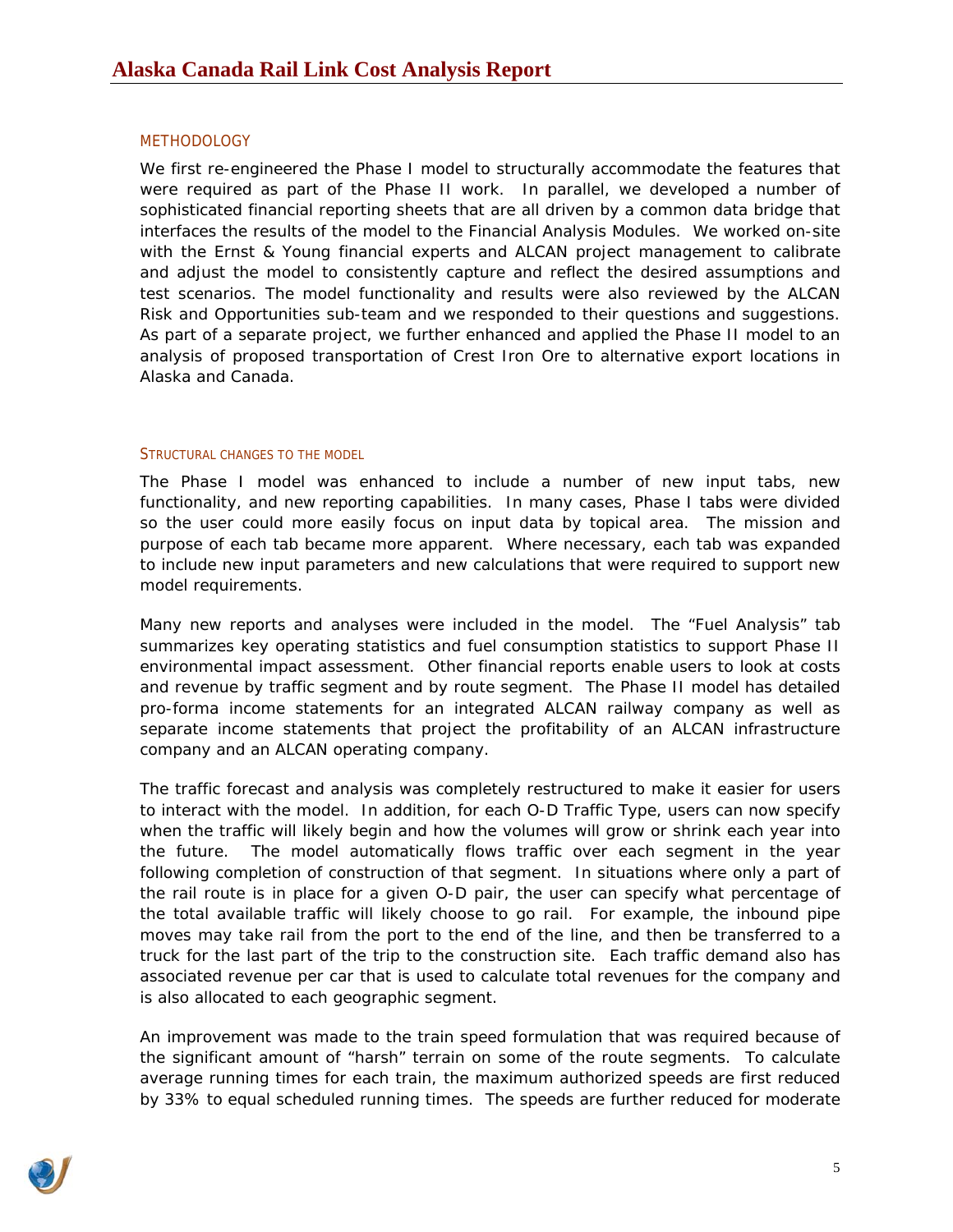<span id="page-5-0"></span>and more for harsh terrain. As a result, in the Phase I model, some trains were running at less than 10 mph. The Phase II model corrects this problem by placing a 10 mph lower bound on all train and all segments.

## PHASED IMPLEMENTATION EVALUATION

The primary purpose of the Phase I model was to assess the relative costs of constructing and operating each of the alternative ALCAN routes. As a result of the Phase I team efforts, it became apparent the Phase II analysis should focus on the preferred route: Tintina Trench connecting to the CN at Hazelton (with the option of going from Carmacks to Delta Junction via the Ladue River or Beaver Creek).

## <span id="page-5-1"></span>**Figure 1: Phase 2 Route**



model can now quantify if certain portions of the overall project have a superior rate of return versus the entire project. While the Phase II model is limited to this route, it has the added capability for the user to specify which year each route segment will be constructed, and how long that construction will take. This feature enables analysts to consider the pros and cons of phasing construction such that only a portion of the capital costs are expended in the near term. Of course, only a portion of the revenues will also be generated, but the

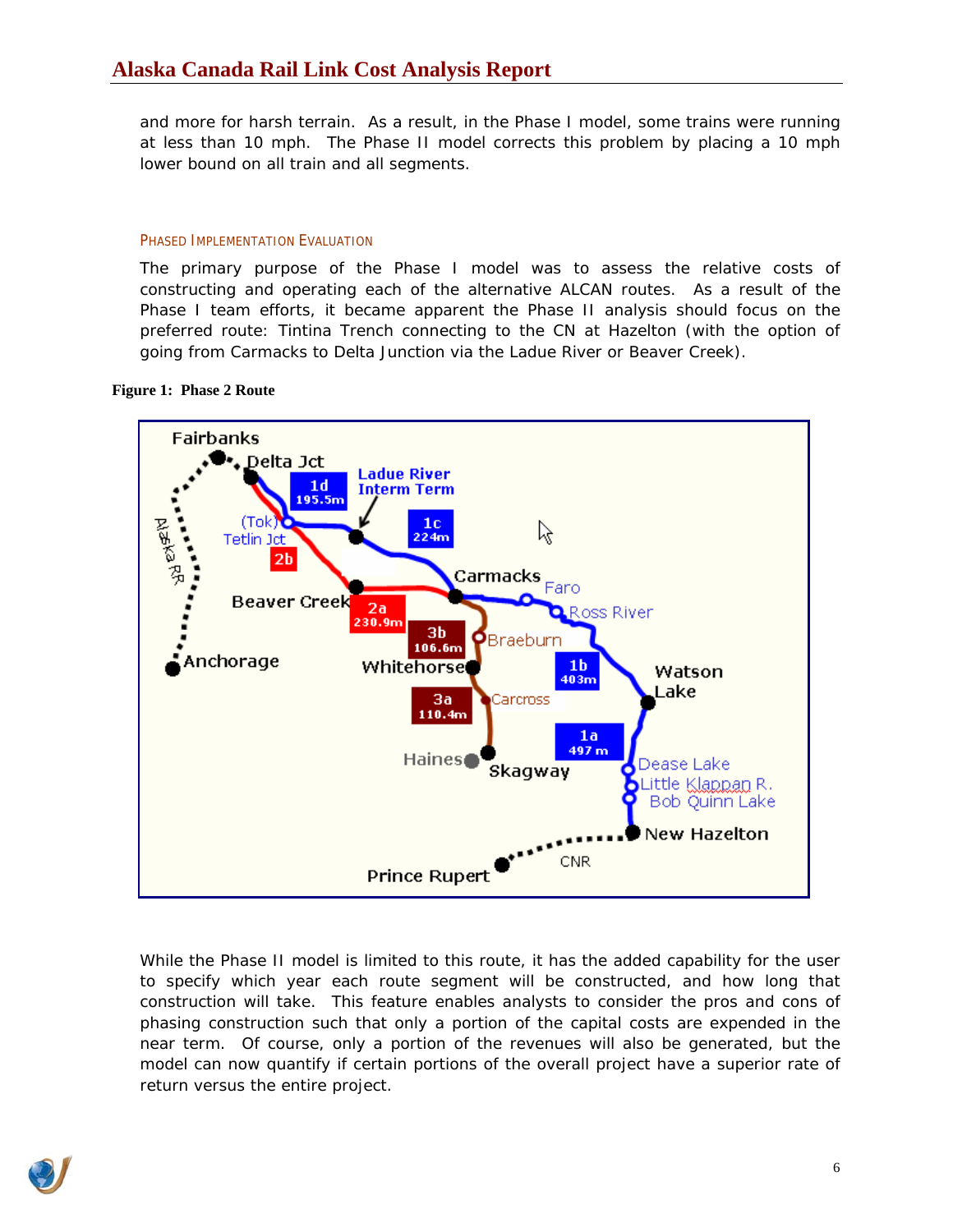# <span id="page-6-0"></span>**Alaska Canada Rail Link Cost Analysis Report**

|                                                  | <u>18</u>   | <u>1B</u>       | 1C          | <u>1D</u>   | <u>28</u>            | 2B            | 3A                | 3B         |
|--------------------------------------------------|-------------|-----------------|-------------|-------------|----------------------|---------------|-------------------|------------|
|                                                  | Hazelton    | Watson Lake     | Carmacks    | Interm Term | Carmacks             | Beaver Creekl | Skagway           | Whitehorse |
|                                                  | Watson Lake | <b>Carmacks</b> | Interm Term | Delta Jot   | <b>IBeaver Creek</b> | Delta Jot     | <b>Whitehorse</b> | Carmacks   |
|                                                  | Skeena      | Tintina         | Tintina     |             |                      | Alaska        |                   | Carmacks   |
|                                                  | River       | Trench          | Trench      | Ladue River | Tavlor Cutoff        | Highway       | WP&Y RR           | Extension  |
| Year in which construction begins <mark>I</mark> |             |                 |             |             |                      |               |                   |            |
| Years to build <mark>l</mark>                    |             |                 |             |             |                      |               |                   |            |

#### **Figure 2: Specifying start and length of construction for each segment**

## CAPITAL PLANNING LOGIC

The Phase I model did not include "replacement" or "maintenance" capital expenditures. To support the 50-year planning horizon and sophisticated costing required by the financial analysis team, the Phase II model was enhanced to include both "start up" capital as well as an annual capital budget in each future year. Maintenance of Way capital expenditures are a function of the traffic density and the type of terrain on each segment. Locomotives, vehicles and equipment are replaced on a periodic cycle based on the life of the assets as input by the user.

In the Phase I model, all "Start up" capital was assumed to be invested at the beginning of the project. The Phase II model reflects "start up" capital costs in year one but also future capital expenditures, which are timed as a function of when each route segment is actually built and when each locomotive is actually required (as a function of traffic coming on line as well as older locomotives being retired).

|    | А                                 | B           | D            | E                      | F                        | G                   | H                    |                 |
|----|-----------------------------------|-------------|--------------|------------------------|--------------------------|---------------------|----------------------|-----------------|
|    | Alaska Canada Rail Link           |             |              | Ladue River            |                          |                     |                      |                 |
|    |                                   |             |              | Management Strategy 2  | $\overline{\phantom{a}}$ |                     |                      |                 |
| 2  | <b>Start Up Expenses</b>          |             |              |                        |                          |                     |                      |                 |
| 3  | Ladue River                       |             |              |                        |                          |                     |                      |                 |
| 4  | Management Strategy 2             |             |              |                        |                          |                     |                      |                 |
| 5  | Navigate Workbook                 |             |              |                        |                          |                     |                      |                 |
| 6  | <b>Maintenance of Way</b>         |             |              |                        | Cost Per Unit Span       |                     |                      |                 |
|    |                                   |             |              |                        | Year                     | Year                | Year                 | Year            |
|    |                                   |             | Life Span In |                        |                          |                     |                      |                 |
| 8  | Pick Up Trucks                    |             | Years        | Cost Per Unit          |                          |                     | з                    |                 |
| 58 | <b>Locomotive Purchases</b>       |             |              |                        |                          |                     |                      |                 |
| 59 | Units                             | <b>Type</b> |              |                        |                          |                     |                      |                 |
| 60 | Incremental Locomotives Requ      | SD70M-2     |              |                        | 0                        | 0                   | 7                    | 11              |
| 61 | Locomotives Purchased             |             |              |                        | $\Box$                   |                     |                      |                 |
| 62 | Locomotives Retired               |             | 30           |                        |                          |                     |                      |                 |
| 63 | <b>Total Locomotive Purchases</b> |             |              | $1,800,000$   \$<br>\$ |                          |                     | \$12,600,000         | 7,200,000<br>÷. |
| 64 |                                   |             | <b>NPV</b>   | \$72,778,608           |                          |                     |                      |                 |
| 65 |                                   |             | Equiv Ann \$ | $(\$7,340,390)$        |                          |                     |                      |                 |
| 66 | Infrastructure Capital Investment |             |              |                        |                          |                     |                      |                 |
| 67 | Units                             |             |              |                        |                          |                     |                      |                 |
| 68 | <b>Track Capital</b>              |             | <b>NPV</b>   | $$10,500,727,984$   \$ | 6,307,330,000            | 5,635,580,000<br>s. | $3,451,550$ \$<br>s. | 6,459,229       |
| 69 |                                   |             | Equiv Ann \$ | (\$1,059,094,751)]     |                          |                     |                      |                 |

#### **Figure 3: Locomotive and Track capital enhanced to consider life cycles and when assets are actually needed**

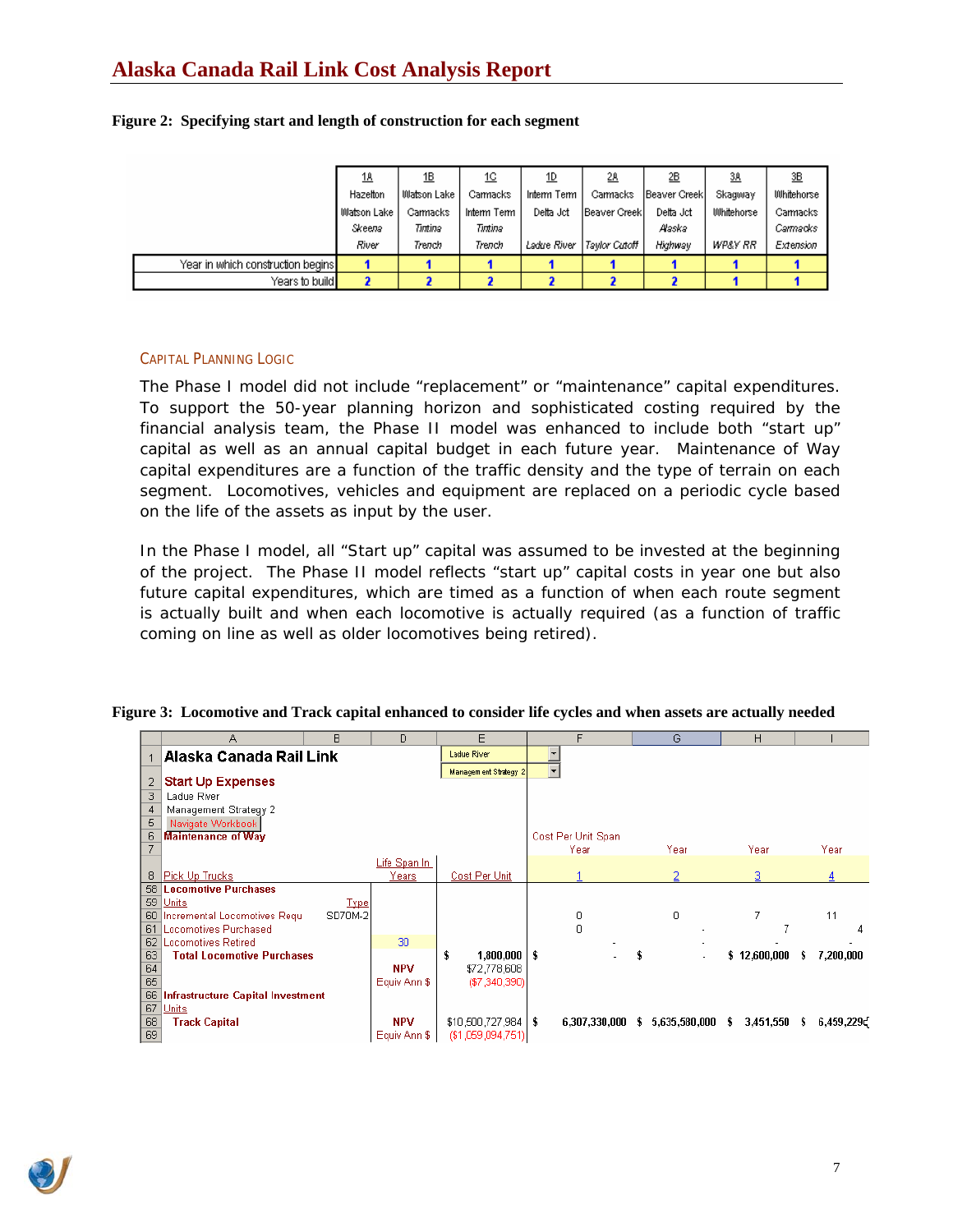<span id="page-7-0"></span>The Phase II model includes future "maintenance and replacement" capital for each year. These expenditures are a function of the traffic density and the terrain index for each segment. As users experiment with different levels of traffic volumes, replacement capital increases, reflecting the accelerated renewal requirements associated with higher density rail lines.

## FINANCIAL ANALYSIS MODULES

The Phase I model was cost-centric and focused on initial capital costs as well as ongoing operating expenses for each route. In Phase II, the financial analysis was structured to represent the pro-forma financial performance of the proposed ALCAN business. The model takes advantage of the more detailed traffic forecasts and the more detailed engineering profiles and specifications. Taking a "corporate" view of the operation, the Phase II model includes revenue, operating income and total profits (operating income less capital costs). Interest expenses and taxes were not included in this analysis. Depreciation is represented by the EUAC amortized capital expenditures. The income statement captures cost by standard railway accounts and presents summary statistics so users can sanity check results with standard industry unit costs.

The Financial Analysis Module was purposely designed to operate entirely off of a single data source or data bridge – the "Summary Report" tab -- from the more detailed engineering-economics model. In this way, new reports can easily be added to the financial module without having to connect to the complex functions and detailed data required by the operations simulation. In the same way, improvements can be made to the logic and data in the operations simulation without affecting the functional performance of the financial analysis module, as long as the format of the data bridge is constant.

The Financial Analysis Module contains a wide variety of reports and perspectives on the profitability of the ALCAN business. Reports show the revenue, costs, and profits according to geographic segment, traffic type and company.

By Segment: The model takes the Income Statement for a given year and allocates the revenue and the costs to each segment based on the work activity associated with that segment. Operating departments' costs are allocated based on Gross Ton Miles. General and Administrative costs are allocated based on carloads.

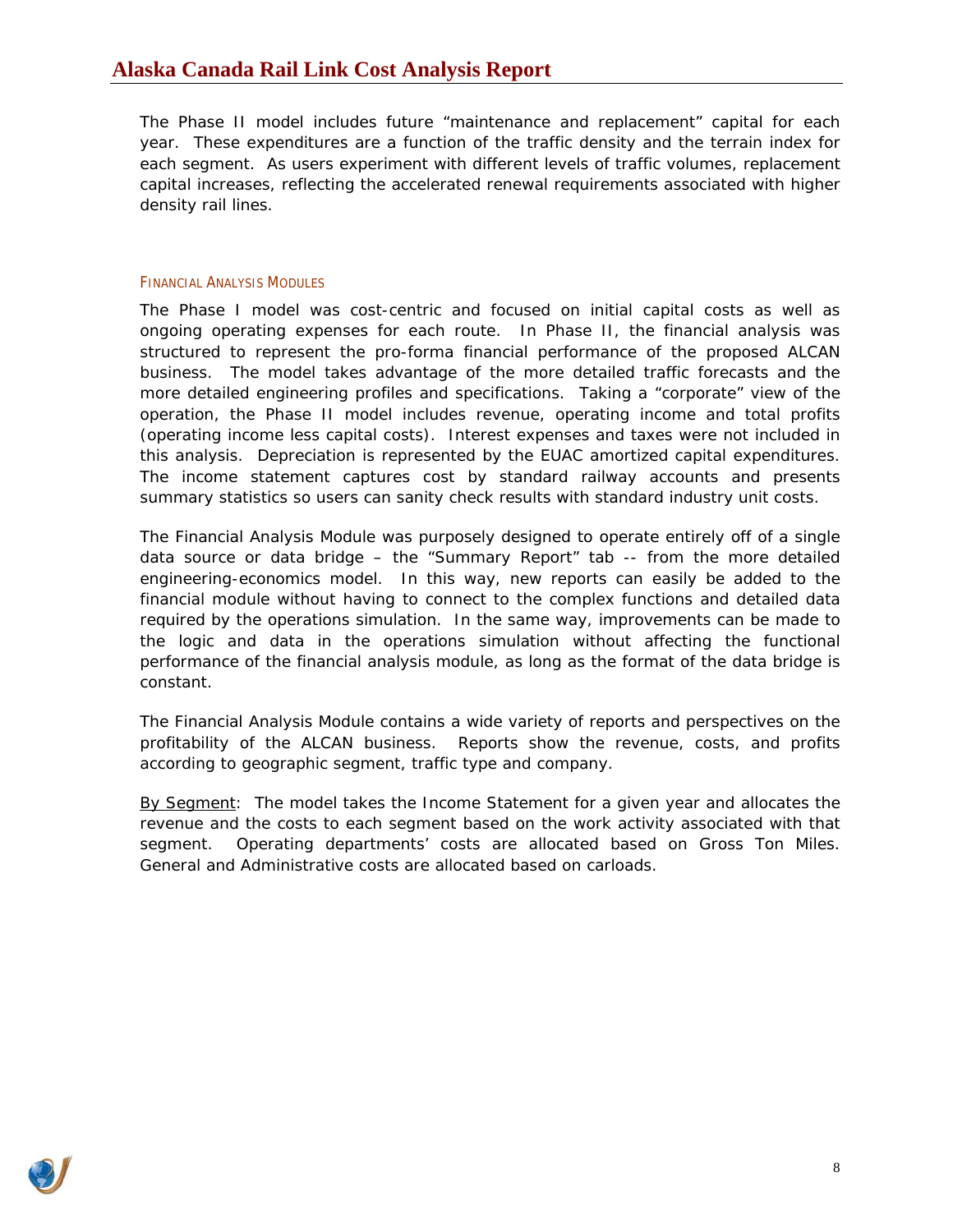|                 | А                                                                                                              | B.                   | C.                    | D                                                                     | E                     | F                  |
|-----------------|----------------------------------------------------------------------------------------------------------------|----------------------|-----------------------|-----------------------------------------------------------------------|-----------------------|--------------------|
| $\mathbf{1}$    | Alaska Canada Rail Link                                                                                        |                      | Ladue River           |                                                                       |                       |                    |
| $\overline{2}$  | <b>Income Statement</b>                                                                                        |                      | Management Strategy 2 |                                                                       |                       |                    |
| 3               | For Fiscal Years Ending December 31   Year 10                                                                  |                      |                       |                                                                       |                       |                    |
| 4               | Ladue River                                                                                                    |                      |                       |                                                                       |                       |                    |
| 5               | Management Strategy 2                                                                                          |                      |                       |                                                                       |                       |                    |
| 6               | Navigate Workbook                                                                                              | Year                 | <b>1A</b>             | 1B                                                                    | 1C                    | 1D                 |
| $\overline{7}$  |                                                                                                                | 10                   | Hazelton              | <b>Watson Lake</b>                                                    | Carmacks              | <b>Interm Term</b> |
| 8               |                                                                                                                |                      | <b>Watson Lake</b>    | Carmacks                                                              | <b>Interm Term</b>    | Delta Jct          |
| 9               | <b>Operating Statistics:</b>                                                                                   |                      |                       |                                                                       |                       |                    |
| 10              | <b>Miles</b>                                                                                                   | 1,537                |                       | 497                                                                   | 403<br>224            | 196                |
|                 | Gross Ton Miles (000's)                                                                                        | 16,793,848           | 6,358,352             | 5,466,230                                                             | 2,115,265             | 1,643,402          |
| 12              | Carloads                                                                                                       | 789,844              | 198,645               | 201,442                                                               | 161,399               | 161,399            |
| 13              | Originated Carloads                                                                                            | 221,069              |                       |                                                                       |                       |                    |
| 14              |                                                                                                                |                      |                       |                                                                       |                       |                    |
| 15              | Income:                                                                                                        |                      |                       |                                                                       |                       |                    |
| 16<br>17        | <b>Rail Revenue</b>                                                                                            | 312,092,326 \$<br>s  | 109,640,353           | 103,014,270 \$<br>F                                                   | 36,592,088 \$         | 28,429,312         |
| 18              |                                                                                                                |                      |                       |                                                                       |                       |                    |
| 19              | <b>Total Income</b>                                                                                            | \$<br>312,092,326 \$ | 109,640,353           | 103,014,270 \$<br>-S                                                  | 36,592,088 \$         | 28,429,312         |
| 20              |                                                                                                                |                      |                       |                                                                       |                       |                    |
| 21              | <b>Cost of Operations:</b>                                                                                     |                      |                       |                                                                       |                       |                    |
| $\overline{22}$ |                                                                                                                |                      |                       |                                                                       |                       |                    |
| 23              | <b>Maintenance of Way</b>                                                                                      |                      |                       |                                                                       |                       |                    |
| 24              | Payroll & Fringes                                                                                              | \$<br>14.175.000 \$  | 5,366,825 \$          | 4,613,821 \$                                                          | 1,785,409 \$          | 1,387,128          |
| 25              | Parts & Supplies                                                                                               | 3.543.750            | 1,341,706             | 1.153.455                                                             | 446.352               | 346,782            |
| $\overline{26}$ | <b>Track Material</b>                                                                                          | 10,631,250           | 4,025,119             | 3.460.366                                                             | 1,339,057             | 1,040,346          |
| 27              | <b>Derailment Expense</b>                                                                                      | 893,025              | 338,110               | 290,671                                                               | 112,481               | 87,389             |
| 28              | <b>Purchased Services</b>                                                                                      | 1,417,500            | 536,682               | 461,382                                                               | 178,541               | 138,713            |
| 29              | Other                                                                                                          | 1,533,026            | 580,422               | 498,985                                                               | 193,092               | 150,018            |
| 30              | <b>Total</b>                                                                                                   | 32,193,551           | 12,188,864            | 10,478,680                                                            | 4,054,932             | 3,150,376          |
| 31              | <b>Income Statement</b><br>$\begin{bmatrix} 14 & 4 & \rightarrow & \mathbf{H} \end{bmatrix}$ User Instructions |                      |                       | Income Statement by Segment $\sqrt{\phantom{a}$ Infrastructure Income | √ Operating Co Income | Intermodal Income  |

#### **Figure 4: For the Income Statement by Segment, the user chooses which year to display**

By Traffic Type: The projected average income for each traffic type (Intermodal, Minerals, Coal, Pipe and Industrial Products) is calculated allocating each cost item on the income statement to a traffic type based on the GTM and carloads of that traffic type. The income is then set to equal the total revenue for that traffic type less the allocated cost for that traffic type. NOTE: a negative income using this approach does NOT mean the traffic is not profitable. Both operating and capital costs are allocated on an average basis, not an incremental basis. A more sophisticated incremental costing exercise is required to determine the contribution of each traffic segment.

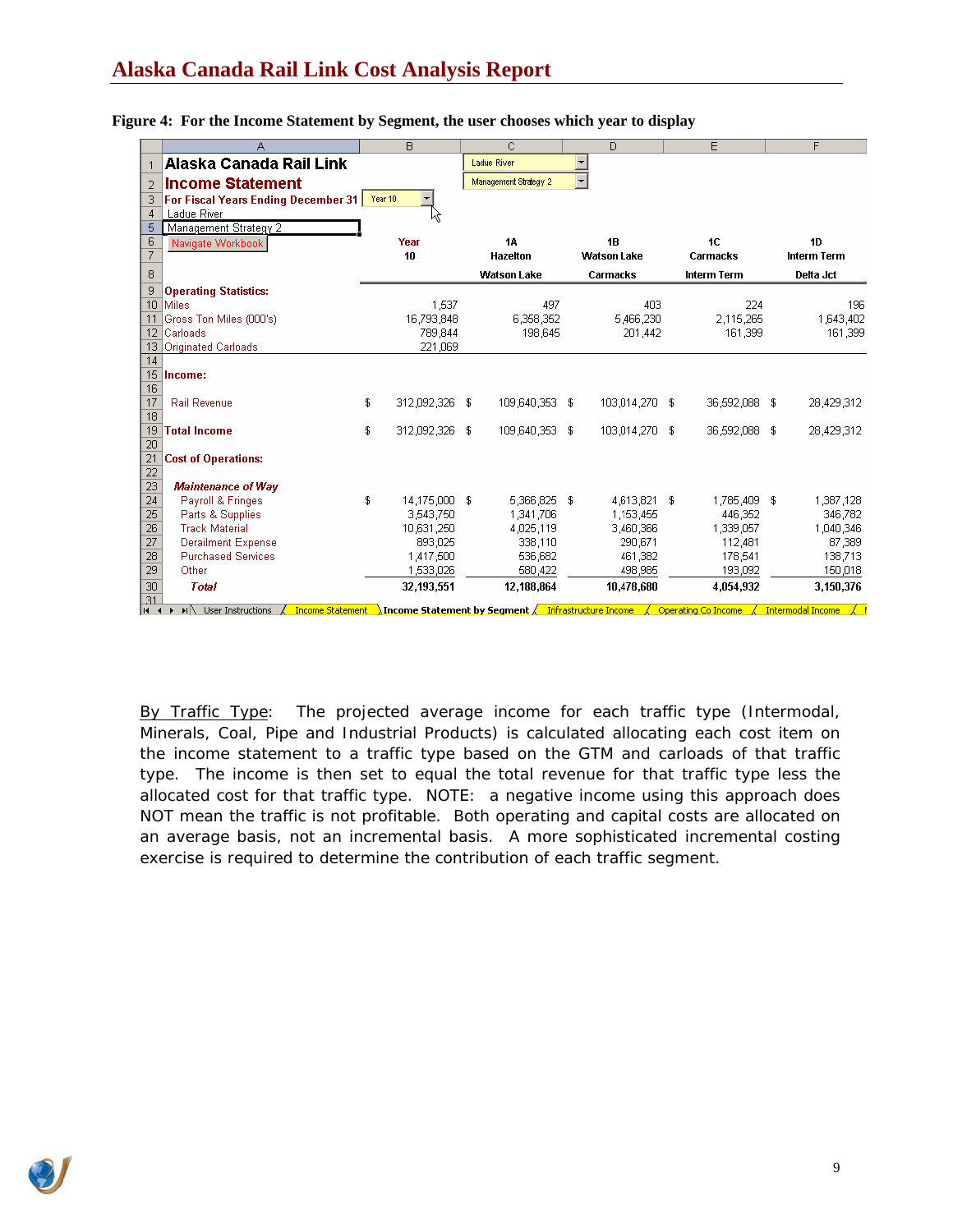## **Alaska Canada Rail Link Cost Analysis Report**

|                 | Α                                     |      | D                        |    | E                                                                                |    | F                       |   | G                                        |   | H                         |    |                        |
|-----------------|---------------------------------------|------|--------------------------|----|----------------------------------------------------------------------------------|----|-------------------------|---|------------------------------------------|---|---------------------------|----|------------------------|
|                 | Alaska Canada Rail Link               |      | $\overline{\phantom{a}}$ |    |                                                                                  |    |                         |   |                                          |   |                           |    |                        |
| $\overline{2}$  | <b>Income Statement</b>               | bv 2 | $\overline{\phantom{a}}$ |    |                                                                                  |    |                         |   |                                          |   |                           |    |                        |
| З               | Intermodal Income                     |      |                          |    |                                                                                  |    |                         |   |                                          |   |                           |    |                        |
| $\overline{4}$  | <b>Ladue River</b>                    |      |                          |    |                                                                                  |    |                         |   |                                          |   |                           |    |                        |
| 5               | Management Strategy 2                 |      |                          |    |                                                                                  |    |                         |   |                                          |   |                           |    |                        |
| 6               | Navigate Workbook                     |      | Year <sub>3</sub>        |    | Year <sub>4</sub>                                                                |    | Year 5                  |   | Year 6                                   |   | Year 7                    |    | Yea                    |
| 7               |                                       |      |                          |    |                                                                                  |    |                         |   |                                          |   |                           |    |                        |
| 8               | <b>Carloads (Boxes)</b>               |      | 31,215                   |    | 62,429                                                                           |    | 93,644                  |   | 124,858                                  |   | 156,073                   |    |                        |
| 9               |                                       |      |                          |    |                                                                                  |    |                         |   |                                          |   |                           |    |                        |
| 10              | Income:                               |      |                          |    |                                                                                  |    |                         |   |                                          |   |                           |    |                        |
| 11              |                                       |      |                          |    |                                                                                  |    |                         |   |                                          |   |                           |    |                        |
| 12              | <b>Rail Revenue</b>                   | \$   | 38,969,507               | -S | 77,939,013                                                                       |    | \$116,908,520           |   | \$155,878,026                            |   | \$194,847,533             | -S | 194.5                  |
| 13              |                                       |      |                          |    |                                                                                  |    |                         |   |                                          |   |                           |    |                        |
| 14              | <b>Total Income</b>                   | \$   | 38.969.507               | £  | 77,939,013                                                                       |    | \$116,908,520           |   | \$155,878,026                            |   | \$194,847,533             | S. | 194.5                  |
| 15              |                                       |      |                          |    |                                                                                  |    |                         |   |                                          |   |                           |    |                        |
| 16              | <b>Cost of Operations:</b>            |      |                          |    |                                                                                  |    |                         |   |                                          |   |                           |    |                        |
| 17<br>18        |                                       |      |                          |    |                                                                                  |    |                         |   |                                          |   |                           |    |                        |
| 19              | <b>Maintenance of Way</b>             |      |                          |    |                                                                                  |    |                         |   |                                          |   |                           |    |                        |
| $\overline{20}$ | Payroll & Fringes<br>Parts & Supplies | \$   | 9,456,214<br>2.364,053   | £  | 10,267,358<br>2,566,840                                                          | -9 | 12,447,334<br>3,111,834 | £ | 12,144,368 \$<br>3,036,092               |   | 9,545,234 \$<br>2,386,309 |    | 9,1                    |
| 21              | <b>Track Material</b>                 |      | 7,092,160                |    | 7,700,519                                                                        |    | 9,335,501               |   | 9,108,276                                |   | 7,158,926                 |    | 2,1<br>7,0             |
| 22              | <b>Derailment Expense</b>             |      | 595,741                  |    | 646,844                                                                          |    | 784,182                 |   | 765,095                                  |   | 601,350                   |    |                        |
| 23              | <b>Purchased Services</b>             |      | 945,621                  |    | 1,026,736                                                                        |    | 1,244,733               |   | 1,214,437                                |   | 954,523                   |    | Ţ                      |
| 24              | Other                                 |      | 1,022,689                |    | 1,110,415                                                                        |    | 1,346,179               |   | 1,313,413                                |   | 1,032,317                 |    | 1,0                    |
| 25              | <b>Total</b>                          | £    | 21,476,479               | £  | 23,318,711                                                                       | S  | 28,269,763              | £ | 27,581,681                               | £ | 21,678,659                | £  | 21.3                   |
| 26              |                                       |      |                          |    |                                                                                  |    |                         |   |                                          |   |                           |    |                        |
| 27              | <b>Maintenance of Equipment</b>       |      |                          |    |                                                                                  |    |                         |   |                                          |   |                           |    |                        |
| 28              | Payroll & Fringes                     | \$   | 1.053.536 \$             |    | 1,751,880 \$                                                                     |    | 2,463,919 \$            |   | $3,235,231$ \$                           |   | 4,581,387 \$              |    | 4,6                    |
| 29              | Parts & Supplies - Locomotive         |      | 186,789                  |    | 318,705                                                                          |    | 386,372                 |   | 616,857                                  |   | 1,508,383                 |    | 1/                     |
| 30              | Parts & Supplies - Freight Car        |      | 586,449                  |    | 1,187,147                                                                        |    | 1,840,036               |   | 2,431,035                                |   | 2,845,704                 |    | $2\beta$               |
| $\sim$<br>14.4  | M Intermodal Income / Minerals Income |      | Coal Income              |    | $\measuredangle$ Pipe Income $\measuredangle$ Indus Prod Income $\measuredangle$ |    |                         |   | <b>Income Check &amp; Summary Report</b> |   |                           |    | <mark>√</mark> Revenue |

#### **Figure 5: The model includes separate income statements for each traffic type**

By Company: Outside of North America, it is quite common for railway companies to be structured with separate infrastructure companies and operating companies. Sometimes, these two companies may be held by the same parent company, as is the case with the Deutschbahn (DB) German railway. In other cases, the infrastructure company may be owned by the government while the operating companies are privately held, as is the case in the United Kingdom.

One reason for structuring a railway into these two entities is to more clearly define the role of government subsidies. If a railway enterprise is not profitable, most public policy makers are much more comfortable using public funds to construct and maintain infrastructure than to subsidize operations. Even in North America, it is common for airports, maritime ports and highways to be owned, operated and maintained by governments. At the same time, the users of those publicly provided assets are expected to contribute to the cost of ownership and maintenance through access fees, tolls, or user fees. To the extent users' contributions do not fully finance the cost of the infrastructure, people generally recognize such large projects facilitate and enable the overall economy and thus provide a public good. As a result, some infrastructure costs are funded from general tax revenue. World Trade Organization (WTO) rules allow for public subsidy of transportation infrastructure. On the other hand, the WTO regards public subsidies of transportation operating company losses as hidden government

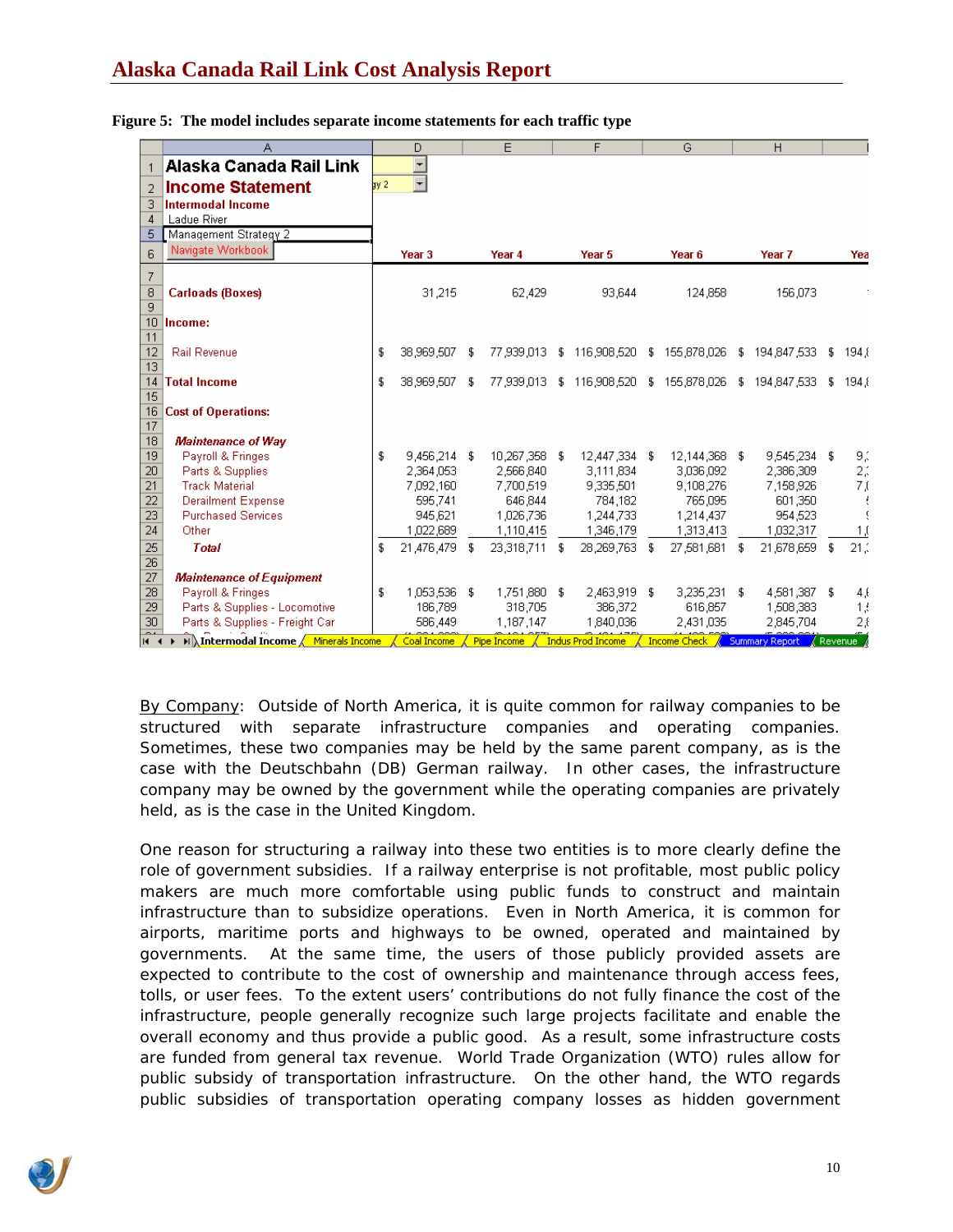support for the commodities and goods that are being carried. Consequently, it would be acceptable for Canada and/or the U.S. to provide subsidies for construction and maintenance of the ALCAN rail link. However, any shippers that use ALCAN would have to pay sufficient rates to cover the above the rail operating costs.

Another reason for structuring a railway into two corporate entities is to more clearly define the costs and benefits of each segment of traffic. Many regulatory regimes require multiple operating companies be allowed to simultaneously access and share a common rail infrastructure. The Australian national railways system best exemplifies this model. Some private companies own a portion of the rail network, but operate trains over the entire national network. Other companies are pure operators and do not own any tracks. The government has rigorous mechanisms for allocating the capacity such that operators bid for the right to operate trains on certain routes at certain times. Companies must provide access to other operators at the same or lower rates than for their own trains. In addition, if company A desires low cost access to company B's tracks, Company A has an incentive to offer a mutually attractive arrangement for Company B to use A's tracks. This approach relies on the market to efficiently allocate the cost and benefits of various routes to various traffic segments.

Many professional railroaders and policy makers continue to support integrated railway companies. Integrated companies can reduce overall costs by eliminating the transaction costs and some duplication of management and administrative functions. In addition, many experts believe that integrated companies provide more efficient service and lower costs by carefully coordinating capital and operations planning. The Phase II model is structured to enable financial analysts to quantify the pros and cons of different corporate structures for the ALCAN project. The Phase II model provides Pro-Forma Income Statement views for a proposed integrated railroad company as well as for separate infrastructure and operating companies.

The infrastructure company bears the Income Statement cost categories for "below the rail" costs. Capital and operating costs for Maintenance of Way are included as well as some General and Administrative costs. Revenue is assumed to be access charges to "above the rail" operators and is calculated as a function of the infrastructure company's annual operating costs.

The operating company bears the Income Statement cost categories for "above the rail" costs. Capital and operating costs for Maintenance of Equipment and Transportation train operations are included as well as General and Administrative costs associated with sales, billing, interline car operations, etc. The access charges to the infrastructure company are included as a separate cost item.

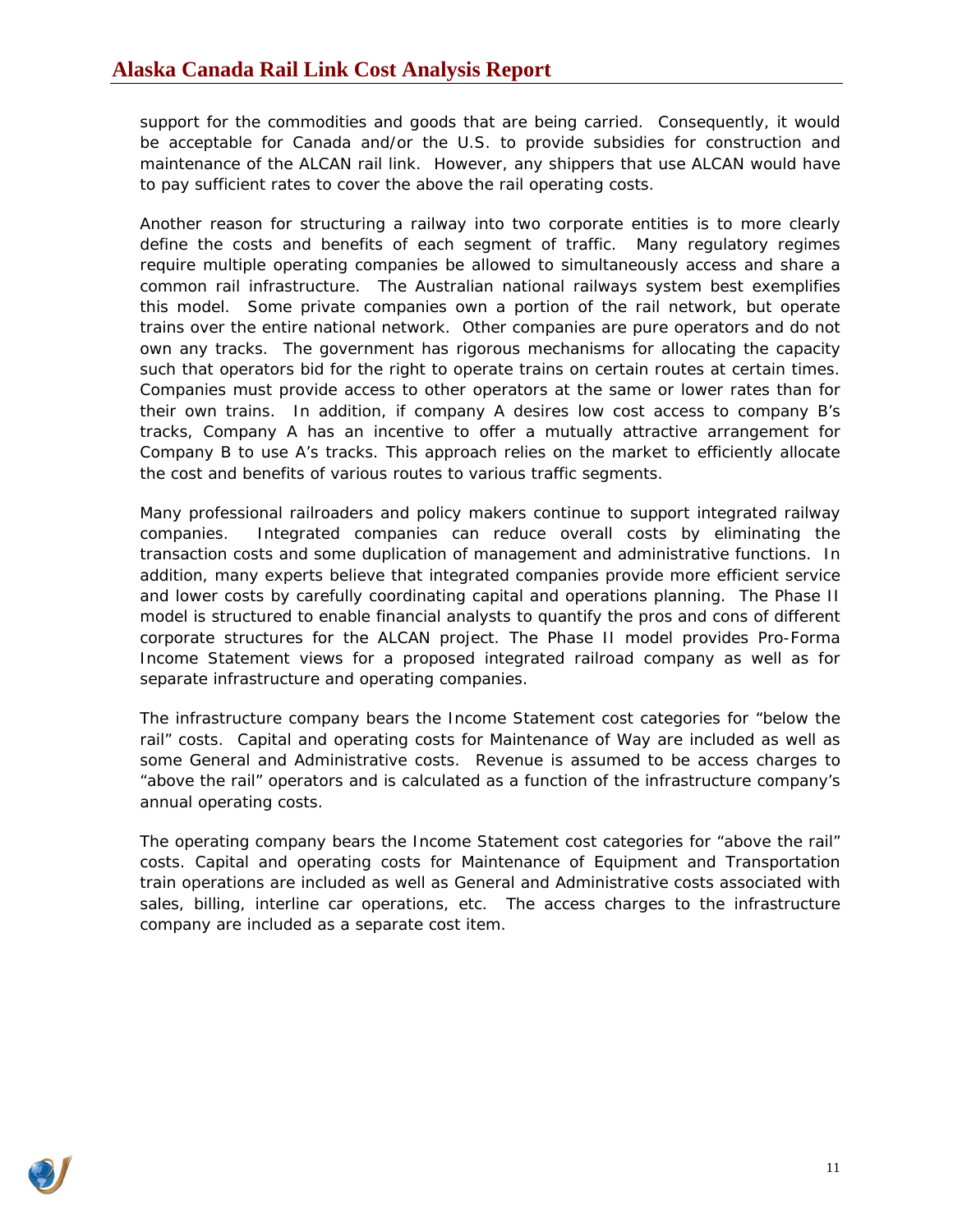## <span id="page-11-0"></span>MODEL AVAILABILITY

The Phase II model was provided to the ALCAN financial team as an "unprotected" version of the model. The internal team was able to exam all of the functional formulations in the model and did discover several errors that were fixed. A "protected" version of the model was posted to the ALCAN project web site. To run the model, a user must download some free software from the internet site <http://www.excelshield.com/en/excelshield/clientdownload.htm>. This software enables the model to function properly on any PC, but requires using the ExcelShield Calculate menu option, rather than the normal Excel calculation function, to rerun the model after making any input changes (see [Figure 6](#page-11-1)[Figure 1\)](#page-5-1).

## <span id="page-11-1"></span>**Figure 6: Using ExcelShield to recalculate the model**



When using the model, first go to the first tab, "User Instructions". It includes explanations and important information on how to change various assumptions. It also contains links that will take you to the appropriate tab for each assumption you may wish to change. Throughout the model, input cells the user can change appear with blue font on a light yellow background. All other cells are calculations or fixed factors that cannot be changed.

Both the Phase I version of the model and the Phase II version of the model are posted on the project web site. Please feel free to email Larry Shughart at [Larry@InnovativeScheduling.com](mailto:Larry@InnovativeScheduling.com) with any questions you may have regarding this work.

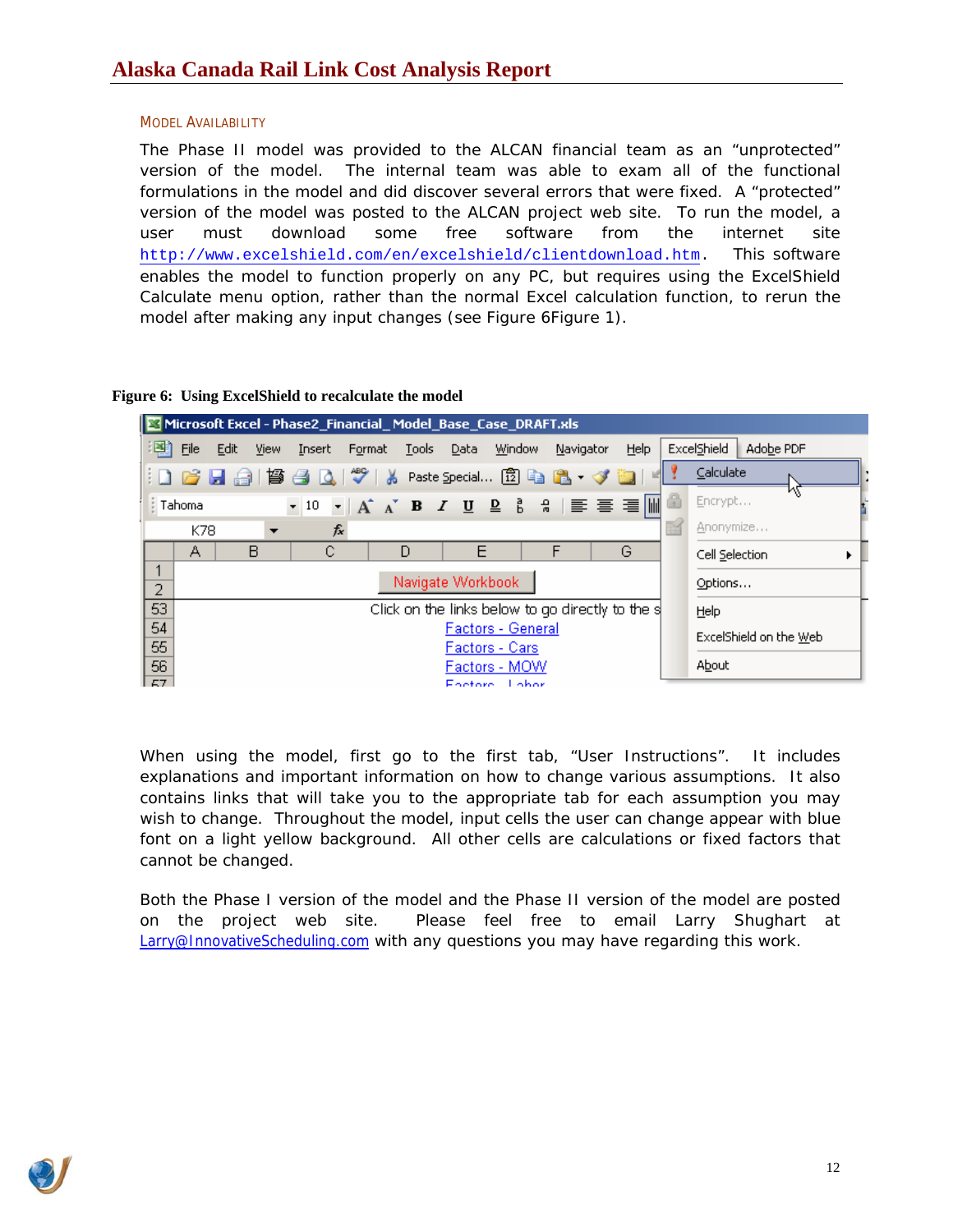## <span id="page-12-0"></span>APPENDIX I: PHASE II MODEL TAB DESCRIPTIONS

Although the summary tabs appear at the beginning of the workbook, the following tables generally describe the tabs in right-to-left order to give the reader a better sense of how the model is structured.

| <b>Tab Name</b>          | <b>Description</b>                                                                                                                                                                                                                                                                                                                                                                               |
|--------------------------|--------------------------------------------------------------------------------------------------------------------------------------------------------------------------------------------------------------------------------------------------------------------------------------------------------------------------------------------------------------------------------------------------|
| I) Factors               | The various Factors tabs hold model inputs that do not vary according to cost or route<br>scenario. Users may adjust these factors if they wish to test their own assumptions<br>regarding the values.                                                                                                                                                                                           |
| <b>Factors - General</b> | This tab contains metric and U.S. measurement conversions and currency exchange<br>rates used elsewhere in the model to ensure all measurements and cost figures are in<br>U.S. terms.                                                                                                                                                                                                           |
| Factors -<br>Locomotives | Contains Locomotive Cost Factors such as type of unit, consist make-up and Capital<br>Cost per Unit.                                                                                                                                                                                                                                                                                             |
| <b>Factors - Labor</b>   | Contains Labor Cost Factors, including Hourly Wage Rates, Fringe Benefit Rates and<br>the formula for calculating U.S. Payroll Taxes.                                                                                                                                                                                                                                                            |
| <b>Factors - MOW</b>     | Contains factors needed to calculate MOW operating expenses as a function of the<br>terrain and of traffic density.                                                                                                                                                                                                                                                                              |
| <b>Factors – Cars</b>    | Contains factors needed in calculating Car Days and Car Costs: Train Time required to<br>Change Crews; Train Time required for Car Inspection and for Fueling and Servicing<br>Locomotives; Intermediate Work time; Customer time; and Interchange time. Also<br>contains empty car weights and lading capacity by market segment (Intermodal,<br>Minerals, Coal, Pipe and Industrial Products). |

| II) Traffic<br><b>Forecast</b> | These tabs are the heart of the cost model analysis. They adjust the raw traffic<br>forecast according to various route and timing assumptions specified by the user.                               |
|--------------------------------|-----------------------------------------------------------------------------------------------------------------------------------------------------------------------------------------------------|
| <b>Traffic Flows</b>           | In this tab, a user specifies which route segments are traversed by each O-D pair in the<br>traffic forecast. Additional O-D pairs can be added in anticipation of new traffic.                     |
| Volume Detail -<br>High        | This tab captures the raw traffic forecast from the user. For each O-D pair, the user<br>specifies the volumes by year, the type of traffic, and the on/off junction point for the<br>ALCAN system. |

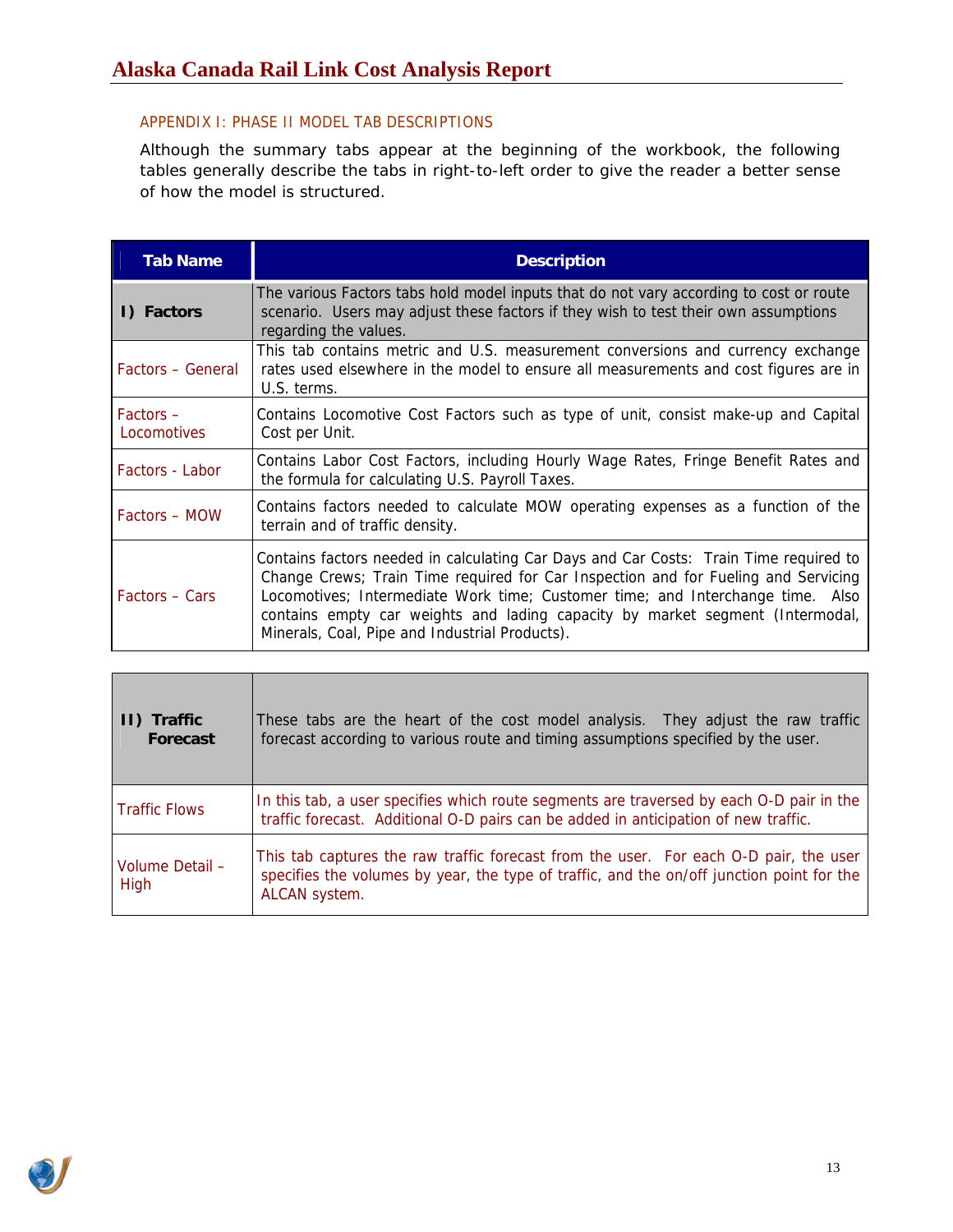| 111<br><b>Calculations</b>       |                                                                                                                                                                                                                                                                                                                                                                                                                                                                                                                                                                                                            |
|----------------------------------|------------------------------------------------------------------------------------------------------------------------------------------------------------------------------------------------------------------------------------------------------------------------------------------------------------------------------------------------------------------------------------------------------------------------------------------------------------------------------------------------------------------------------------------------------------------------------------------------------------|
| <b>Traffic Forecast</b>          | The traffic from the Volume Detail – High tab is flowed over the appropriate Segment<br>and the model applies empty return ratios and tons/car factors to project total traffic<br>by Segment and traffic type by Year. The model also adjusts the timing of the traffic<br>based on when the user specifies each segment is to be built, and accounts for the full<br>or partial loss of traffic if the construction of some segments is delayed or canceled.<br>In the Phase II model, this tab has been completely automated. Users need only<br>input data on the Volume Detail - High tab.            |
| Calculations-<br><b>Segments</b> | This tab contains the calculations that must be done on a segment-by-segment basis<br>because of differences in traffic, terrain, etc. The tab was enhanced to show the year<br>each segment is to initiate construction and the annual renewal capital for each year<br>over the 50 year planning horizon. Key operating statistics such as train run time,<br>crews per train, and adjustment factors for terrain and traffic density are calculated<br>here. Segment values are then added together elsewhere in the model to provide<br>workloads used to calculate costs for each route and scenario. |
| <b>Segments</b>                  | This tab isolates the input data required to describe the characteristics of each route<br>segment. The Origin, Destination, and link length form the basis of the network<br>model. Other data qualitatively describes the terrain based on a physical description<br>of the route profile. Users can also adjust the expected construction cost and renewal<br>cost for each segment.                                                                                                                                                                                                                    |
| Routes                           | This tab combines the volume calculations from individual segments into a route<br>chosen by the user. The results are then used elsewhere to generate costs such as for<br>crews and locomotives.                                                                                                                                                                                                                                                                                                                                                                                                         |
| Management<br><b>Strategies</b>  | The input parameters in this tab enable a user to describe the efficiency and the<br>operating philosophy for three different management strategies. The default values<br>are based on empirical data from a range of North American railroad types including<br>regional, Class I, and drag tonnage operations. This tab also enables a user to<br>indicate the expected inflation rate for key cost inputs such as labor, fuel, and<br>materials. Currently, inflation is not used in the Phase II financial analysis.                                                                                  |

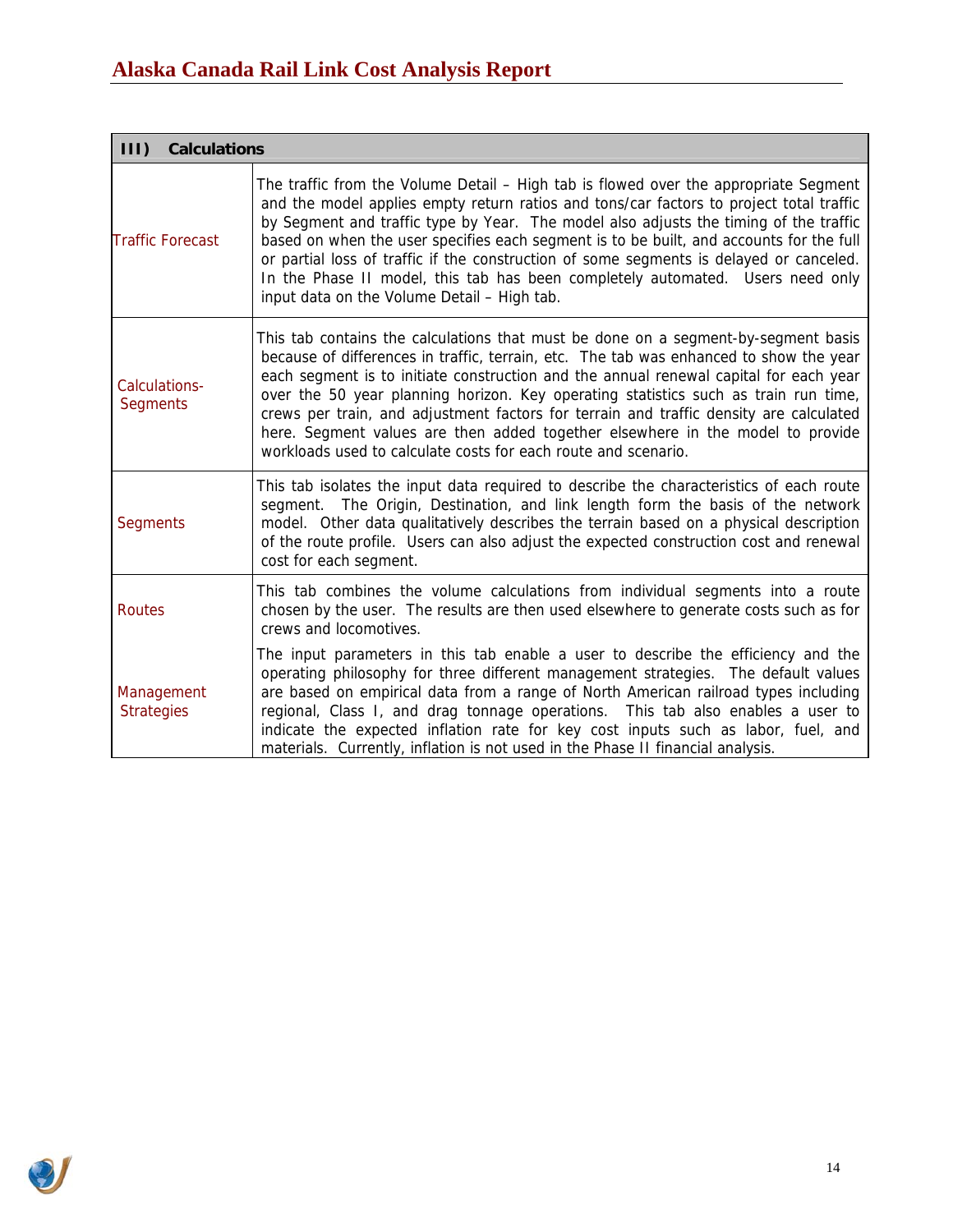| IV)<br><b>Operating Costs</b>     |                                                                                                                                                                                                                                                                                                                                                                                                                                                                   |
|-----------------------------------|-------------------------------------------------------------------------------------------------------------------------------------------------------------------------------------------------------------------------------------------------------------------------------------------------------------------------------------------------------------------------------------------------------------------------------------------------------------------|
| <b>Car Hire</b>                   | For a given route, this tab shows the impact of costs and factors of Total Car Time on<br>projected Trains (Hours), Detention Time /Car (Hours), Total Car Time (Hours), Total<br>Car Days, Total Car Days, \$/Car Day and Car Hire.                                                                                                                                                                                                                              |
| Fuel                              | For a given route and selected cost and traffic type, this tab calculates the Total<br>KGTMs, Total Gallons and Total Fuel Cost.                                                                                                                                                                                                                                                                                                                                  |
| <b>Fuel Statistics</b><br>Summary | Summarizes key operating statistics and fuel consumption statistics to support an<br>environmental impact assessment                                                                                                                                                                                                                                                                                                                                              |
| Crews                             | This tab calculates the total T&E Employees needed based on route, traffic level and<br>cost scenario. Note that using the "Management Strategy 1" scenario may increase<br>crew requirements because the less powerful locomotives in this scenario result in<br>slower trains.                                                                                                                                                                                  |
| <b>Car Repair</b>                 | This tab calculates car repair costs and the manpower needed to support car repair<br>operations. In the final summary tab, the costs are offset by AAR car repair billing<br>credits, as we assume the Alaska Canada Rail Link will not buy any freight cars and<br>thus will be able to re-bill car owners for any repairs.                                                                                                                                     |
| Locomotives                       | This tab calculates the locomotives required to haul the given level of traffic on the<br>given route. The number is also influenced by the type (and thus power) of<br>locomotive and fleet availability (how much time is required to service and maintain<br>locomotives plus idle time between trains).                                                                                                                                                       |
| Maintenance of<br>Way             | This tab estimates the cost to maintain track as a function of traffic density and terrain.<br>Segments with harsh (hilly, curvy) terrain require more resources than segments with<br>straight, level track. Only operating expenses, which encompass routine maintenance<br>such as rail grinding, are included on this tab. The capital costs of replacing rail, ties,<br>etc are calculated separately on the "Calculations-Segments" tab.                    |
| Manpower                          | This tab calculates manpower requirements for the entire rail system. Some of the<br>numbers, such as for T&E and MOW personnel, depend on other calculations in the<br>model (e.g. the Crews and MOW tabs). Other manpower requirements are input<br>directly using averages for railroads of similar size. The total manpower counts are<br>then translated into payroll costs using the wage, fringe and tax rates from the<br>"Factors" and "Scenarios" tabs. |

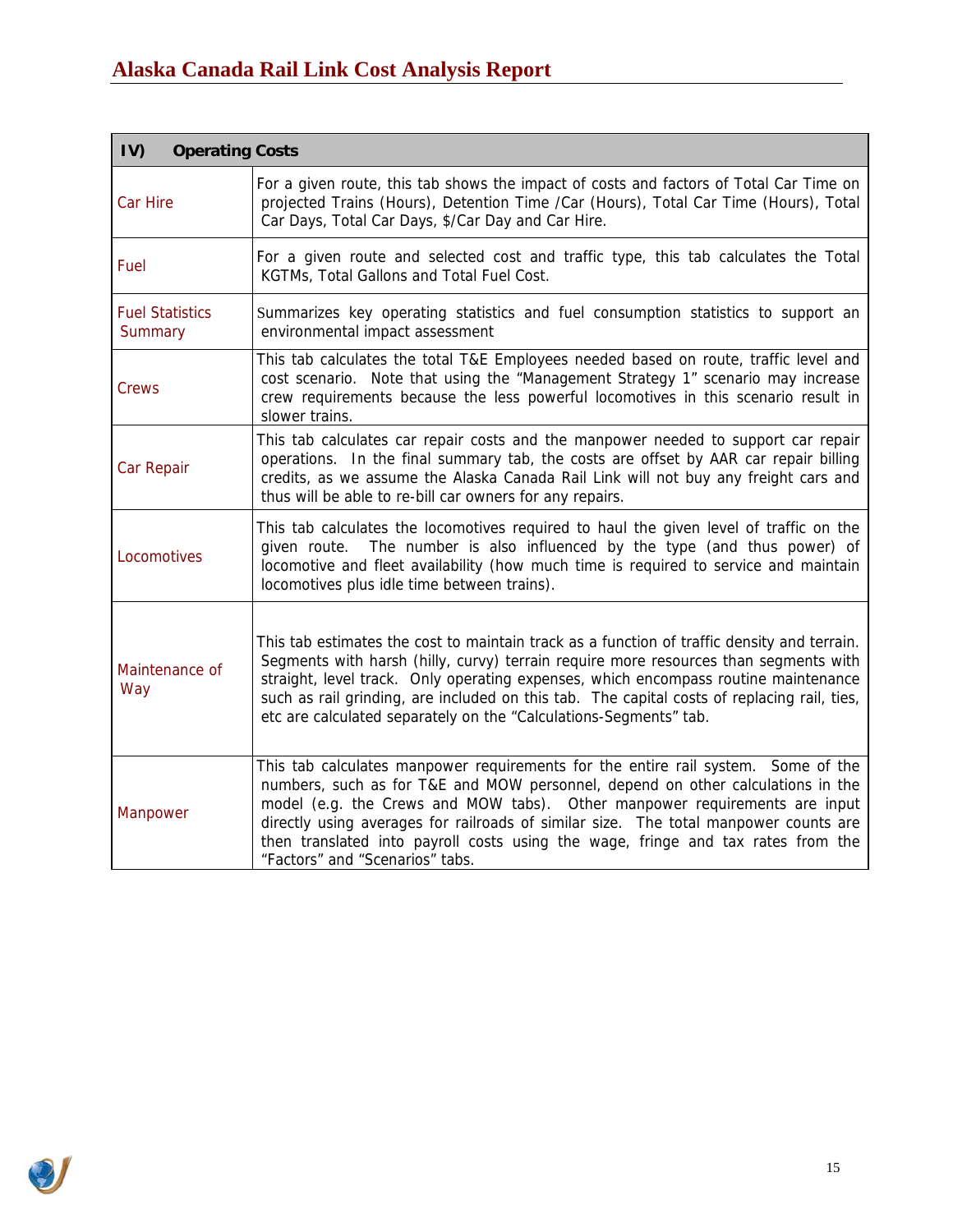| Data Bridge<br>V)       |                                                                                                                                                                                                                                                                                                                                                                                                                                                                                                                                                                                                                                                                                                                                                                                                                  |
|-------------------------|------------------------------------------------------------------------------------------------------------------------------------------------------------------------------------------------------------------------------------------------------------------------------------------------------------------------------------------------------------------------------------------------------------------------------------------------------------------------------------------------------------------------------------------------------------------------------------------------------------------------------------------------------------------------------------------------------------------------------------------------------------------------------------------------------------------|
| <b>Capital Expenses</b> | This tab includes the one-time purchase of motor vehicles and other equipment for<br>Maintenance of Way, Maintenance of Equipment, Transportation and General &<br>Administrative departments. The model then determines, for each asset class, what<br>year the renewal should take place and schedules additional capital expenditures in<br>those years. Each capital expenditure can easily be tied back to a physical life and a<br>specific production function. As capital costs occur sporadically, this tab determines an<br>"equivalent uniform annual cost" (EUAC) to be used later by the cost models to<br>allocate CAPEX to each track and/or traffic segment. The EUAC is also a function of<br>the discount rate or internal hurdle rate supplied by the user in the Management<br>Scenario tab. |
| Revenue                 | This tab summarizes the revenue generated by each type of traffic by year. Total<br>revenue is then divided by key operating statistics such as car mile, car load, and ton<br>mile to enable scaled comparisons. Each carload's revenue is also allocated to each<br>track segment based on the car miles generated by that segment and then summed to<br>show the relative importance of each segment to the entire network.                                                                                                                                                                                                                                                                                                                                                                                   |
| <b>Summary Report</b>   | This tab summarizes all the traffic and cost calculations from the rest of the model into<br>a data bridge used by the Financial Analysis Tabs. This tab is critical to linking the<br>financial analysis module to the engineering-economics model.                                                                                                                                                                                                                                                                                                                                                                                                                                                                                                                                                             |

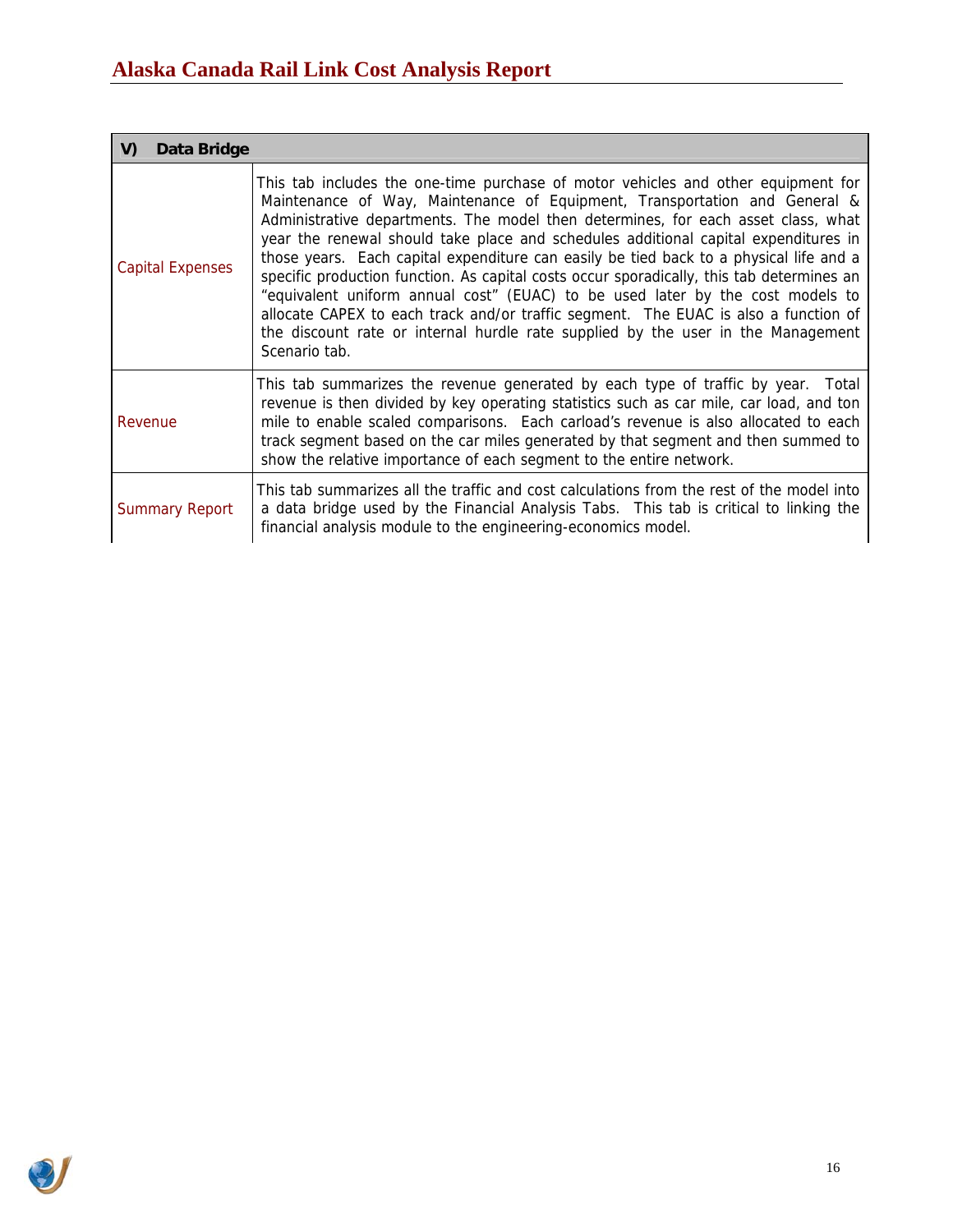| VI)                                    | <b>Financial Analysis Module</b>                                                                                                                                                                                                                                                                                                                                                                                                                                                                                                                                                                                                                                                                                   |
|----------------------------------------|--------------------------------------------------------------------------------------------------------------------------------------------------------------------------------------------------------------------------------------------------------------------------------------------------------------------------------------------------------------------------------------------------------------------------------------------------------------------------------------------------------------------------------------------------------------------------------------------------------------------------------------------------------------------------------------------------------------------|
| <b>Income Statement</b>                | This tab presents the pro-forma income statement for an integrated ALCAN railway<br>company for each year of the 50 years. The income statement does not include<br>Depreciation is represented by the EUAC amortized capital<br>interest or taxes.<br>expenditures. The income statement captures cost by standard railway accounts and<br>present summary statistics so users can sanity check results with standard industry<br>unit costs.                                                                                                                                                                                                                                                                     |
| <b>Income Statement</b><br>by Segment  | This tab takes the Income Statement for a specific year (chosen by the user) and<br>allocates the revenue and the costs to each segment based on the work activity<br>associated with that segment. Operating departments' costs are allocated based on<br>Gross Ton Miles and General and Administrative costs are allocated based on car<br>loads.                                                                                                                                                                                                                                                                                                                                                               |
| Infrastructure<br>Income               | This tab takes the Income Statement cost categories and assigns "below the rail" costs<br>to a separate infrastructure company. Capital and operating costs for Maintenance of<br>Way are included as well as some General and Administrative costs. Revenue is<br>assumed to be access charges to "above the rail" operators and is calculated as a<br>function of the infrastructure company's annual operating costs.                                                                                                                                                                                                                                                                                           |
| <b>Operating Co</b><br>Income          | This tab takes the Income Statement cost categories and assigns "above the rail" costs<br>to a separate ALCAN operating company. Capital and operating costs for Maintenance<br>of Equipment and Transportation train operations are included as well as General and<br>Administrative costs associated with sales, billing, interline car operations, etc. The<br>access charges to the infrastructure company are included as a separate cost item.                                                                                                                                                                                                                                                              |
| Income for each<br><b>Traffic Type</b> | The projected average income for each traffic type (Intermodal, Minerals, Coal, Pipe<br>and Industrial Products) is calculated allocating each cost item on the income<br>statement to a traffic type based on the GTM and the carloads of that traffic type.<br>The income is then set to equal the total revenue for that traffic type less the allocated<br>cost for that traffic type. NOTE: a negative income using this approach does NOT<br>mean the traffic is not profitable as all costs (Operating and Capital) are allocated on<br>an average basis, not an incremental basis. A more sophisticated incremental costing<br>exercise is required to determine the contribution of each traffic segment. |
| <b>Income Check</b>                    | The purpose of this tab is to ensure all of the cost allocations done in the Financial<br>Analysis Module cross-foot such that no costs are ignored or double-counted.                                                                                                                                                                                                                                                                                                                                                                                                                                                                                                                                             |

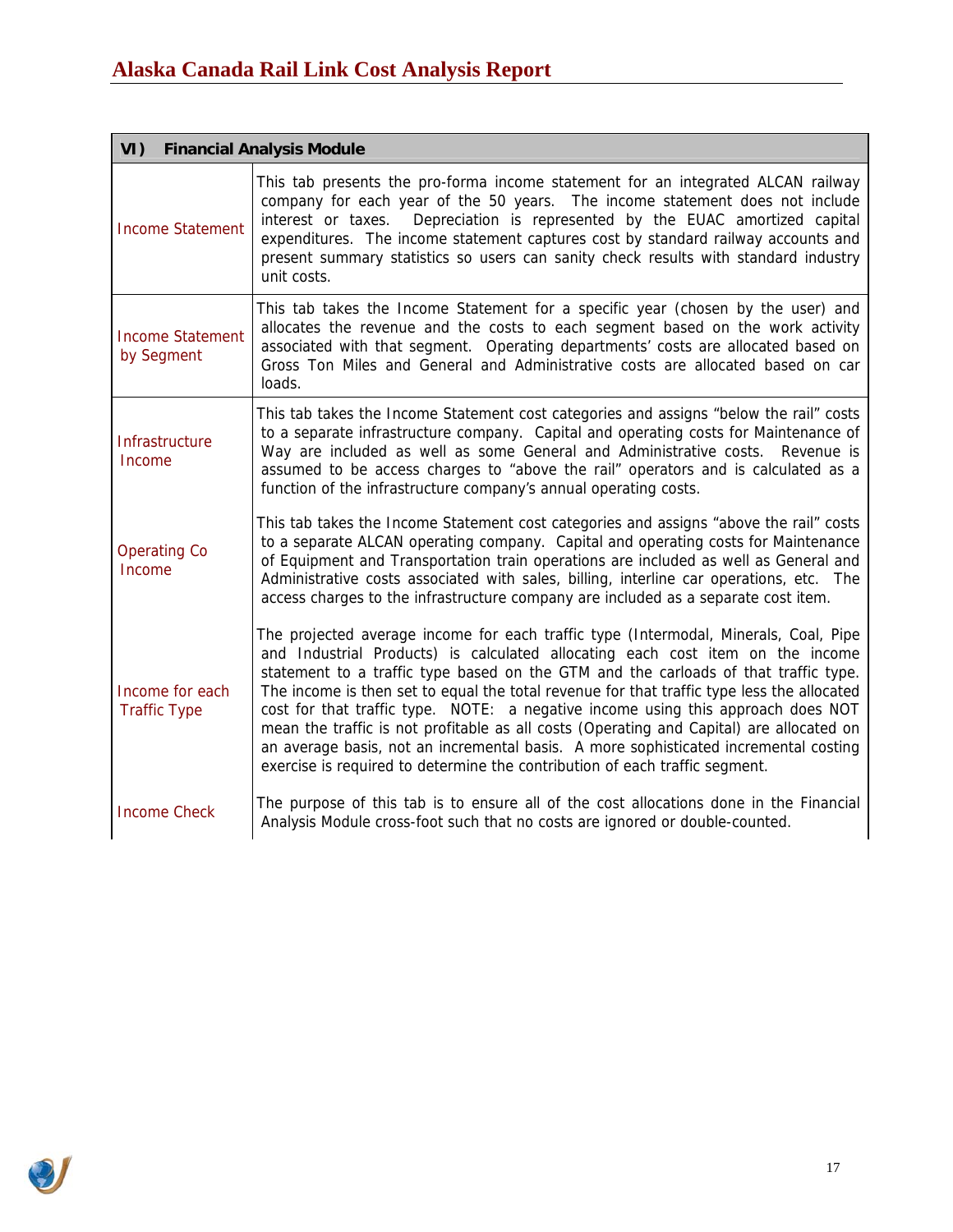## <span id="page-17-0"></span>APPENDIX II: ACRL PASSENGER REVIEW

INNOVATIVE SCHEDULING RECOMMENDS THAT THE FINANCIAL ANALYSIS OF THE PROPOSED ACRL PASSENGER SERVICE BE CARRIED OUT EXOGENOUS TO THE FREIGHT COSTING MODEL.

Freight and passenger operations do share the track infrastructure, locomotive crews and dispatching functions. Unlike most North American rail corridors that host both freight and passenger service, we do not anticipate ACRL will experience significant issues. In this case, the incremental cost of maintaining track to passenger standards is probably very small as high quality track standards are anticipated to support a high speed intermodal service and a heavy haul bulk service. Again, in the ACRL case, the train meets and conflicts between passenger and freight trains will be minimal given the relatively light density of freight that is anticipated. There may be some incremental delays to freight trains as a result of giving passenger trains priority dispatching, but these delay costs can be minimized through careful management and scheduling.

### THE STRUCTURE OF A FINANCIAL MODEL FOR PASSENGER OPERATIONS WOULD BE SIMILAR TO THE LOGIC USED IN THE INNOVATIVE SCHEDULING FREIGHT MODEL.

Passenger cars and passenger locomotives are not the same as freight cars and freight locomotives. Passenger locomotives have faster gear ratios and are not very useful in heavy freight operations. The purchase of passenger cars and locomotives would use a matrix just like the freight model. Research would be required to determine the price points for the passenger cars as costs can range between one and three million dollars depending on the amenities and uniqueness of the desired equipment.

There are a variety of buildings and structures required for a passenger service, including stations, platforms and support facilities. The cost and location of such structures is not part of the freight model. Commissary functions will be required to provide food services to passengers during the lengthy trips. Kitchens and food grade storage facilities will need to be built at a number of locations. Capital costs for construction of stations, platforms and maintenance facilities is similar to the track projections in the freight model.

A transportation service design plan and associated costs for the passenger model would be built up from train schedules to determine manpower requirements and equipment needs. The freight model does not factor in on-board services, staffing, or the management team to staff and monitor on-board services.